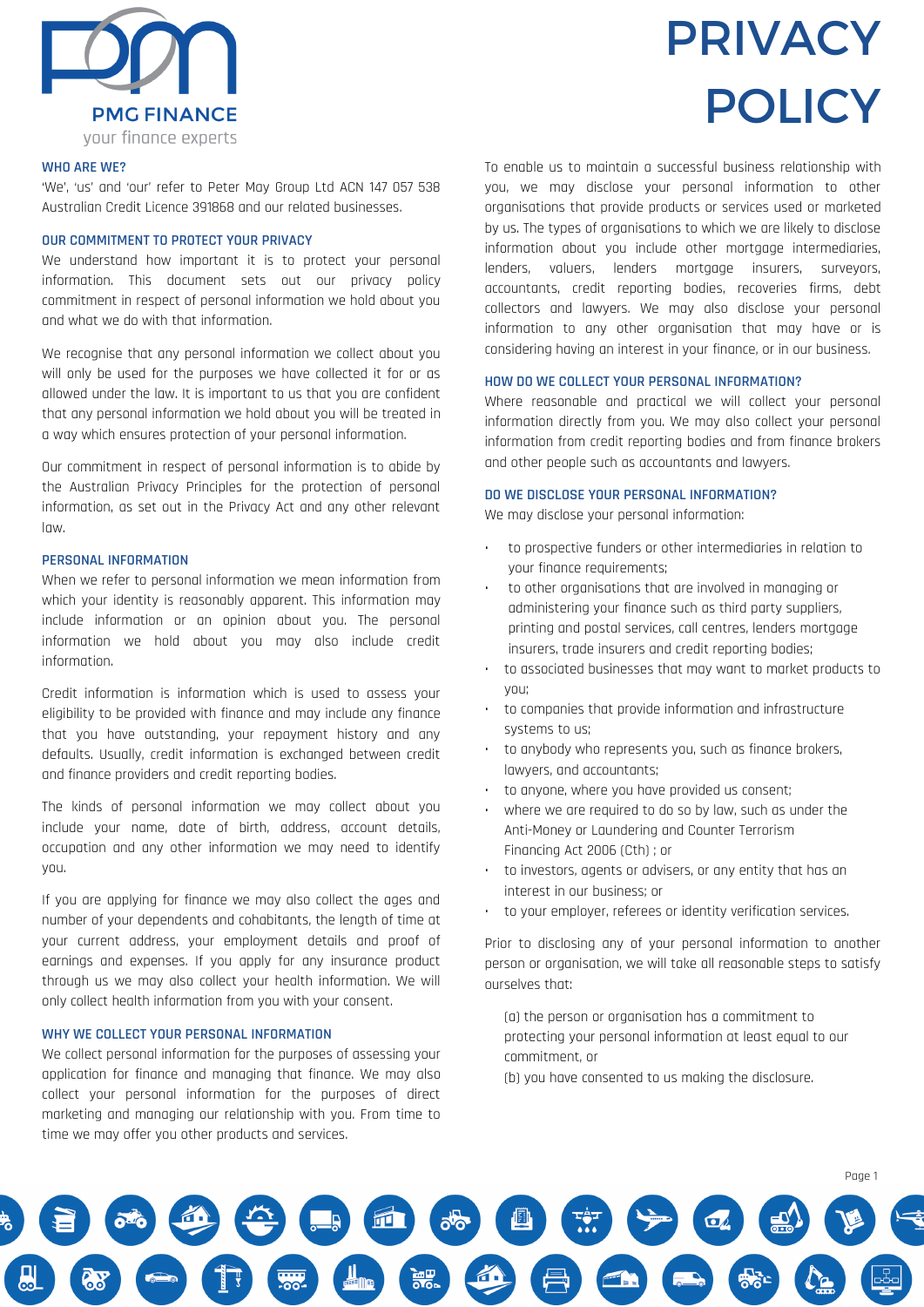

# PRIVACY **POLICY**

We may use cloud storage to store the personal information we hold about you. The cloud storage and the IT servers may be located outside Australia.

# **CREDIT INFORMATION**

We may collect the following kinds of credit information and exchange this information with credit reporting bodies and other entities:

- credit liability information being information about your existing finance which includes the name of the credit provider, whether the credit provider holds an Australian Credit Licence, the type of finance, the day the finance is entered into, the terms and conditions of the finance, the maximum amount of finance available, and the day on which the finance was terminated;
- repayment history information which is information about whether you meet your repayments on time;
- information about the type of finance that you are applying for;
- default and payment information; and
- court proceedings information.

We exchange this credit information for the purposes of assessing your application for finance and managing that finance.

This credit information may be held by us in electronic form on our secure servers and may also be held in paper form. We may use cloud storage to store the credit information we hold about you.

When we obtain credit information from a credit reporting body about you, we may also seek publicly available information and information about any serious credit infringement that you may have committed.

We may disclose your credit information to overseas entities that provide support functions to us. You may obtain more information about these entities by contacting us.

## **NOTIFIABLE MATTERS**

The law requires us to advise you of 'notifiable matters' in relation to how we may use your credit information. You may request to have these notifiable matters (and this privacy policy) provided to you in an alternative form.

We exchange your credit information with credit reporting bodies. We use the credit information that we exchange with the credit reporting body to assess your creditworthiness, assess your application for finance and managing your finance.

If you fail to meet your payment obligations in relation to any finance that we have provided or arranged or you have

committed a serious credit infringement then we may disclose this information to a credit reporting body.

You have the right to request access to the credit information that we hold about you and make a request for us to correct that credit information if needed. Please see the heading Access and correction to your personal and credit information, below.

Sometimes your credit information will be used by credit reporting bodies for the purposes of 'pre-screening' credit offers on the request of other credit providers. You can contact the credit reporting body at any time to request that your credit information is not used in this way.

You may contact the credit reporting body to advise them that you believe that you may have been a victim of fraud. For a period of 21 days after the credit reporting body receives your notification the credit reporting body must not use or disclose that credit information. You can contact any of the following credit reporting bodies for more information:

- Experian [www.experian.com.au](http://www.experian.com.au/) (03) 8622 1600
- Equifax [www.equifax.com.au](http://www.equifax.com.au/) 1300 921 621
- illion [www.illion.com.au](http://www.illion.com.au/) 13 23 33
- Tasmanian Collection Service [www.tascol.com.au](http://www.tascol.com.au/) (03) 6213 5555

# **DIRECT MARKETING**

From time to time we may use your personal information to provide you with current information about finance, offers you may find of interest, changes to our organisation, or new products or services being offered by us or any company with whom we are associated.

If you do not wish to receive marketing information, you may at any time decline to receive such information by telephoning us on (07) 4639 1011 or by writing to us at PO Box 246 Toowoomba QLD 4350. If the direct marketing is by email or SMS you may also use the un-subscribe function. We will not charge you for giving effect to your request and will take all reasonable steps to meet your request at the earliest possible opportunity.

# **UPDATING YOUR PERSONAL INFORMATION**

It is important to us that the personal information we hold about you is accurate and up to date. During the course of our relationship with you we may ask you to inform us if any of your personal information has changed.

If you wish to make any changes to your personal information, you may contact us. We will generally rely on you to ensure the information we hold about you is accurate or complete.